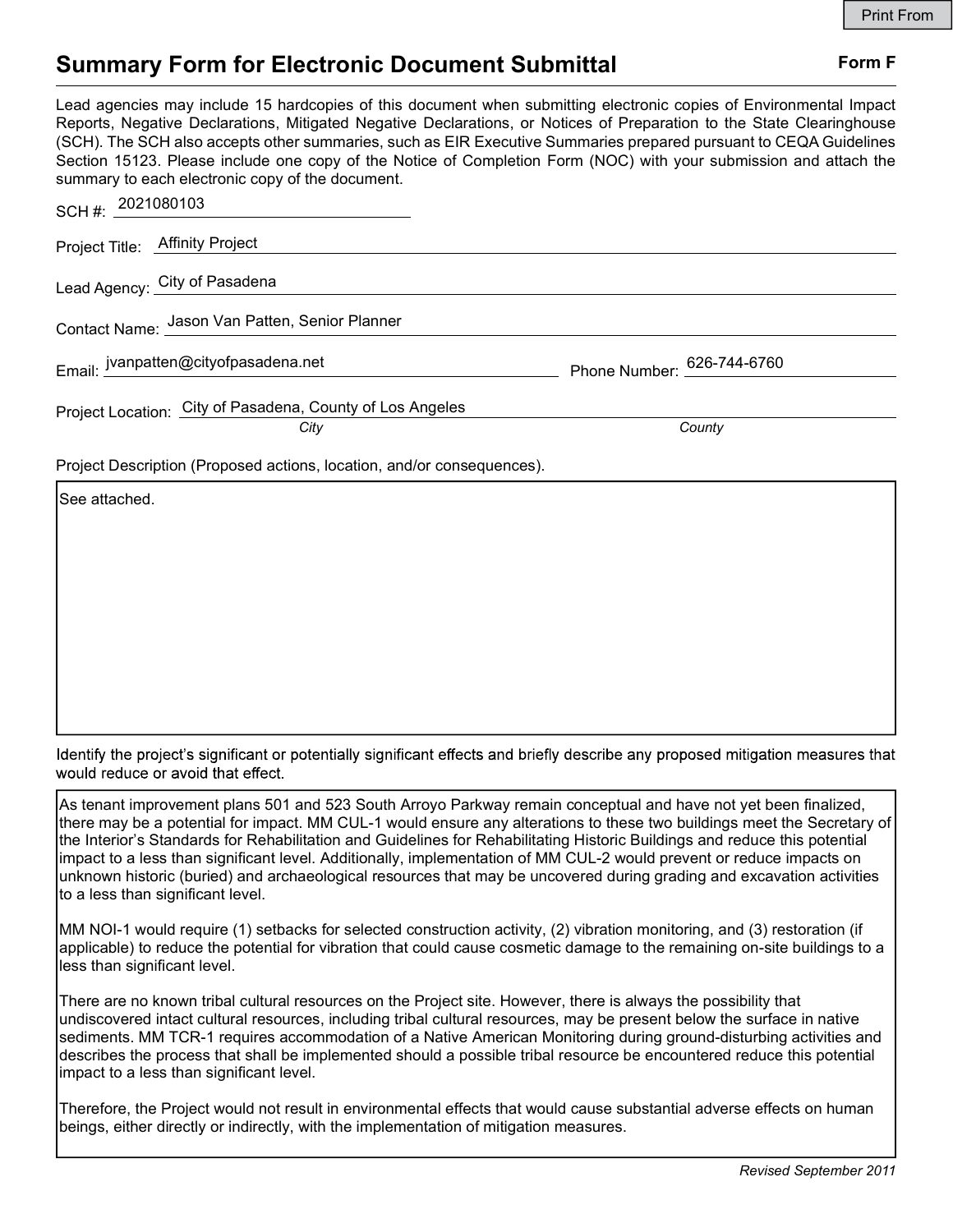If applicable, describe any of the project's areas of controversy known to the Lead Agency, including issues raised by agencies and the public.

The primary environmental areas of controversy known to the City of Pasadena that have been raised to date related to implementation of the proposed Project include biological (tree removal), land use (context and scale of development), transportation (traffic generation and traffic safety), and water supply.

Provide a list of the responsible or trustee agencies for the project.

Los Angeles County Metropolitan Transportation Authority Los Angeles Regional Water Quality Control Board South Coast Air Quality Management District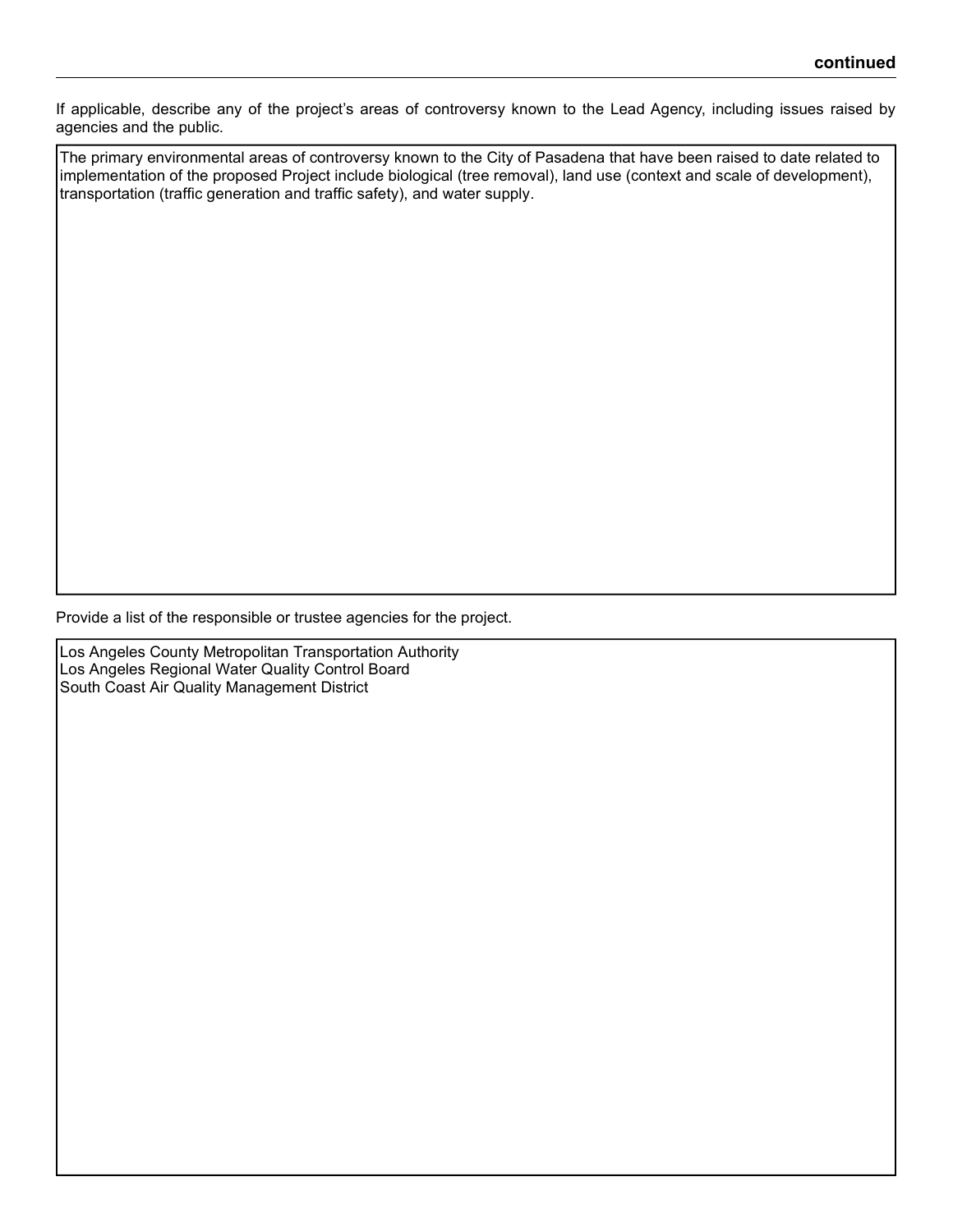## **PROJECT DESCRIPTION**

The Applicant requests approval to rezone the Project site from CD-6 to a Planned Development (PD) zone, and approval of a PD Plan. The Project involves demolition of 6 (of the 9) existing buildings totaling 45,912 sf, located at 491, 495, 499, 503, 541, and 577 South Arroyo Parkway, and construction of 2 new buildings, as identified below:

- Building A: a 154,000-sf, 7-story (aboveground) medical office building with ground-floor commercial uses;
- Building B: a 184,376-sf, 7-story (aboveground) assisted living building with 85,800 sf of assisted living uses and 98,576 sf of independent living uses including up to 95 one- and two-bedroom senior housing units; and
- Up to 850 parking spaces in 5 subterranean levels.

Alternatively, the proposed PD Plan would provide the flexibility to exchange the uses in Building A from medical office and ground floor commercial for the following:

- 3,000 sf of commercial and a sales/leasing management office on the ground floor;
- Up to 197 residential dwelling units; and
- Up to 650 parking spaces in 4 subterranean levels (1 less parking level than the Project as proposed).

Although the Project described is anticipated to reflect the Project to be constructed, the flexibility to exchange the uses in Building A would enable the Project to respond to the economic needs and demands of the City at the time of Project implementation. The proposed site layout and the aboveground height, mass, and other parameters of the Building A design would remain the same. The PD Plan would define all aspects of site design and provide caps on the types and amounts of allowable land uses, regardless of whether Building A is developed with medical office or residential dwelling units. It is noted that based on the development cap of 87 dwelling units per acre (du/acre), a total of 289 units could be constructed. Therefore, if a total of 197 units were constructed in Building A, only 92 senior housing units (i.e., 3 fewer units than the Project as proposed) could be constructed in Building B. Conversely, if 95 senior housing units were constructed in Building B, only 194 units could be constructed in Building A.

A total of five levels of subterranean parking spanning both proposed buildings with up to 850 parking spaces would be constructed to serve the new development as well as the existing structures at 501 and 523 South Arroyo Parkway under the Project scenario. When including the new subterranean parking, the Project would consist of approximately 753,439 sf of new construction. For the Project with Building A Residential/Commercial, a total of four levels of subterranean parking spanning both proposed buildings with up to 650 parking spaces would be constructed to serve the new development as well as the existing structures at 501 and 523 South Arroyo Parkway.

The Project would result in the removal of 23 non-protected non-native trees on the Project site and 2 protected, non-native street trees. The Project would include a total of 25 trees in abovegrade planters within the site. The 15 remaining street trees on site, which are protected by the City of Pasadena's City Trees and Tree Protection Ordinance, would be preserved in place. Approximately 79,553 sf of the existing development would be retained and integrated into the Project, including the Whole Foods Market and associated 275-space subterranean parking structure at 465 South Arroyo Parkway, and the 2 historic structures at 501 and 523 South Arroyo Parkway. The Applicant anticipates that restaurant uses would occupy the approximately 5,882 sf of space in the existing buildings to be retained at 501 and 523 South Arroyo Parkway.